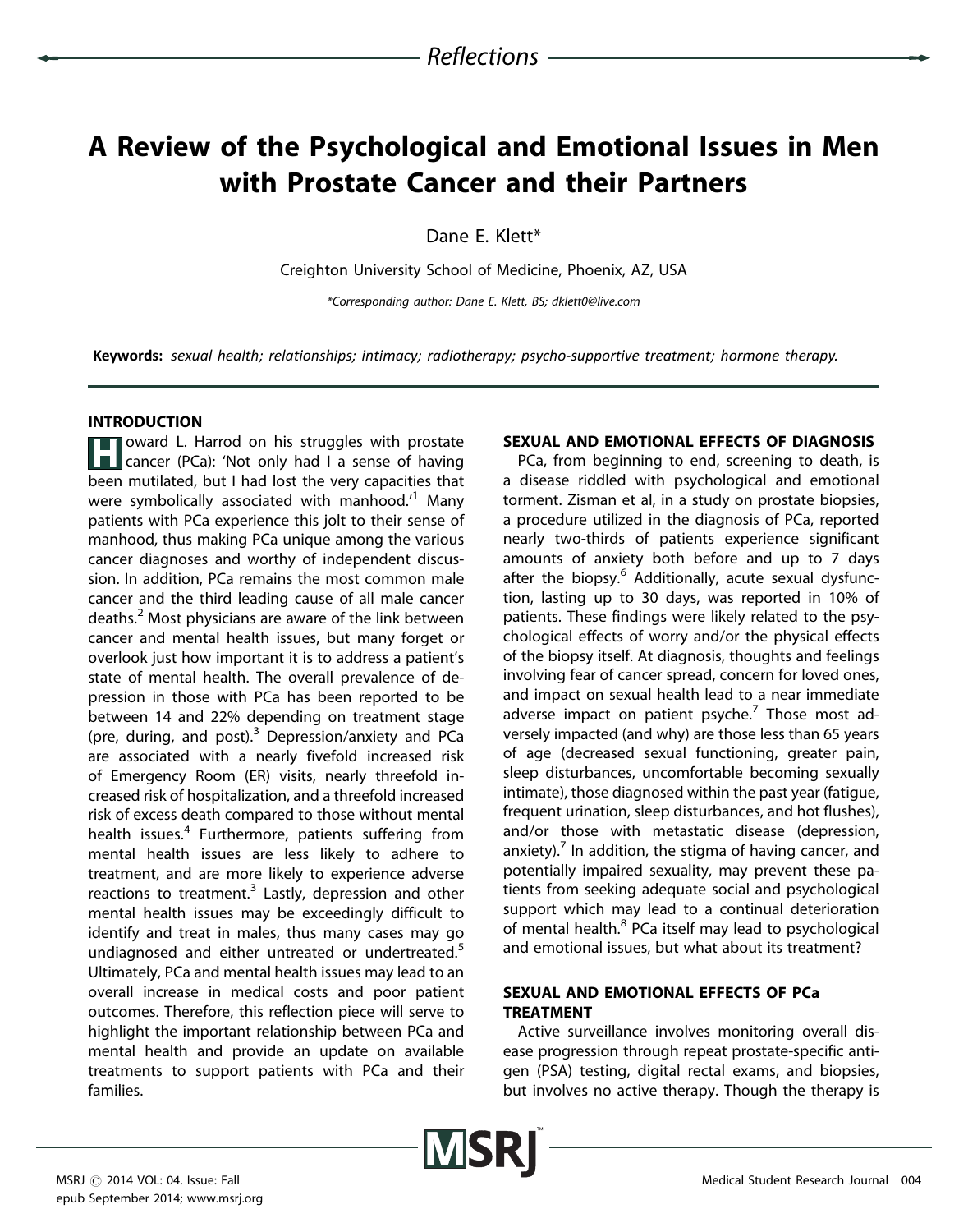physically less altering, it is still associated with sexual dysfunction, distress, depression, and anxiety. It has been hypothesized these issues may be related to biopsies (mentioned previously), distress over disease, psychological symptoms caused by cancer itself, or by the burden of age. $9$  Regardless of cause, physicians should be aware that the mere presence of cancer, regardless of severity, is psychologically disturbing and should be addressed.

Active treatments include hormonal therapy, radiotherapy, and radical prostatectomy. Hormonal therapy involves giving medication to suppress testicular androgen production and subsequently reduce testosterone, PSA, and prostate tumor volume.<sup>10</sup> Of all PCa treatments, hormone therapy has the potential to cause the most physical, psychological, and emotional issues.<sup>11</sup> Physically, patients experience loss of muscle and bone mass, fat redistribution, increased risk of osteoporosis, diabetes, obesity, and cardiovascular-related mortality.10 In addition, they experience loss of libido, erectile dysfunction, hot flashes, and cognitive dysfunction. In all, psychological and emotional issues may arise including depression, anxiety, fatigue, irritability, moodiness, tension, anxiety, and loss of vigor.<sup>10</sup>

Alternatively, radiotherapy, which involves applying high doses of ionizing radiation to the prostate and surrounding tissue in order to control, kill, or shrink malignant cells, may have the least overall impact on patient mental health. Of those that experience mental health issues most are related to the side effects of treatment and include severe lower urinary tracts symptoms (20%), sexual dysfunction (50%), fatigue, social dysfunction, sleep disturbances, cognitive dysfunction, gastrointestinal issues (13-38%), and a moderate to severe impairment in quality of life  $(9\%)$ .<sup>12</sup> In reality, a small but significant number of patients may go on to experience anxiety, depression, embarrassment, shame, anger, guilt, intimacy issues, and partner conflict.

The most established PCa treatment, radical prostatectomy, is described as the surgical removal of the entire prostate gland, seminal vesicles, ampulla of the vas deferens, and possibly lymph nodes. Mental health issues related to this treatment involve impaired erectile function, sexual desire, and sexual satisfaction.<sup>13</sup> The nerves involved in obtaining and maintaining erections are intimately involved with the prostate, and although preservation may be attempted, sexual function is rarely the same pre- to postsurgery. It has been reported that approximately 60% of patients are moderately to extremely dissatisfied with their impaired sexual function.<sup>13</sup> Those most likely to suffer from impaired sexual function, and the depression, anxiety, embarrassment, shame, guilt, intimacy issues, and partner conflict that may follow, are those that maintain high levels of sexual desire but have limited sexual function.<sup>13</sup> Ultimately, active PCa treatment appears to be a major cause of mental health issues, and in order to ensure proper patient care, physicians, regardless of specialty, should address these issues.

## SEXUAL AND EMOTIONAL EFFECTS OF PCa ON SIGNIFICANT OTHERS

The discussion thus far has centered on patients and their psychological and emotional issues related to PCa and its treatment. For many patients, there is a significant other who may experience similar issues. Partner issues are seldom addressed because physicians often forget disease affects families, not individuals. Few papers have studied the role of the partner and the psychological and emotional issues partners face following a PCa diagnosis in their significant other. In general, psychological and emotional issues related to cancer diagnosis stem from four domains: the delivery of instrumental care, the emotional challenge of suffering, altered access to their partner, and altered intimacy with their partner.<sup>14</sup> A paper by Couper et al, on PCa diagnosis and the effects of treatment on female partners, reported many partners have maladaptive coping patterns including avoidance, wishfulthinking, and self-blame, and the severity of these maladaptive coping patterns corresponds directly with their degree of psychological distress (adjustment disorders, anxiety, depression, anger, etc.).<sup>15</sup> They also reported a large proportion of these women experience levels of distress that surpasses the threshold for psychiatric diagnosis. Kornblith et al, in a crosssectional PCa study, discovered spouses report significantly greater psychological distress than the patients themselves.<sup>16</sup> Finally, JW Couper reported that in the first 6 months following a PCa diagnosis partnerreported marital satisfaction scores decrease and continue to do so as the relationship continues. $^{17}$ Ultimately, partners are important sources of support for cancer patients. To maintain this support structure, it is critical physicians address their well-being.

## PREVENTION AND TREATMENT OF PCa-RELATED PSYCHOLOGICAL AND EMOTIONAL ISSUES

A common PCa theme is sexual dysfunction (not only in patients, but their partners as well). A survey conducted by Singer et al reported that two-thirds of men were willing to accept a 10% decrease in overall 5-year

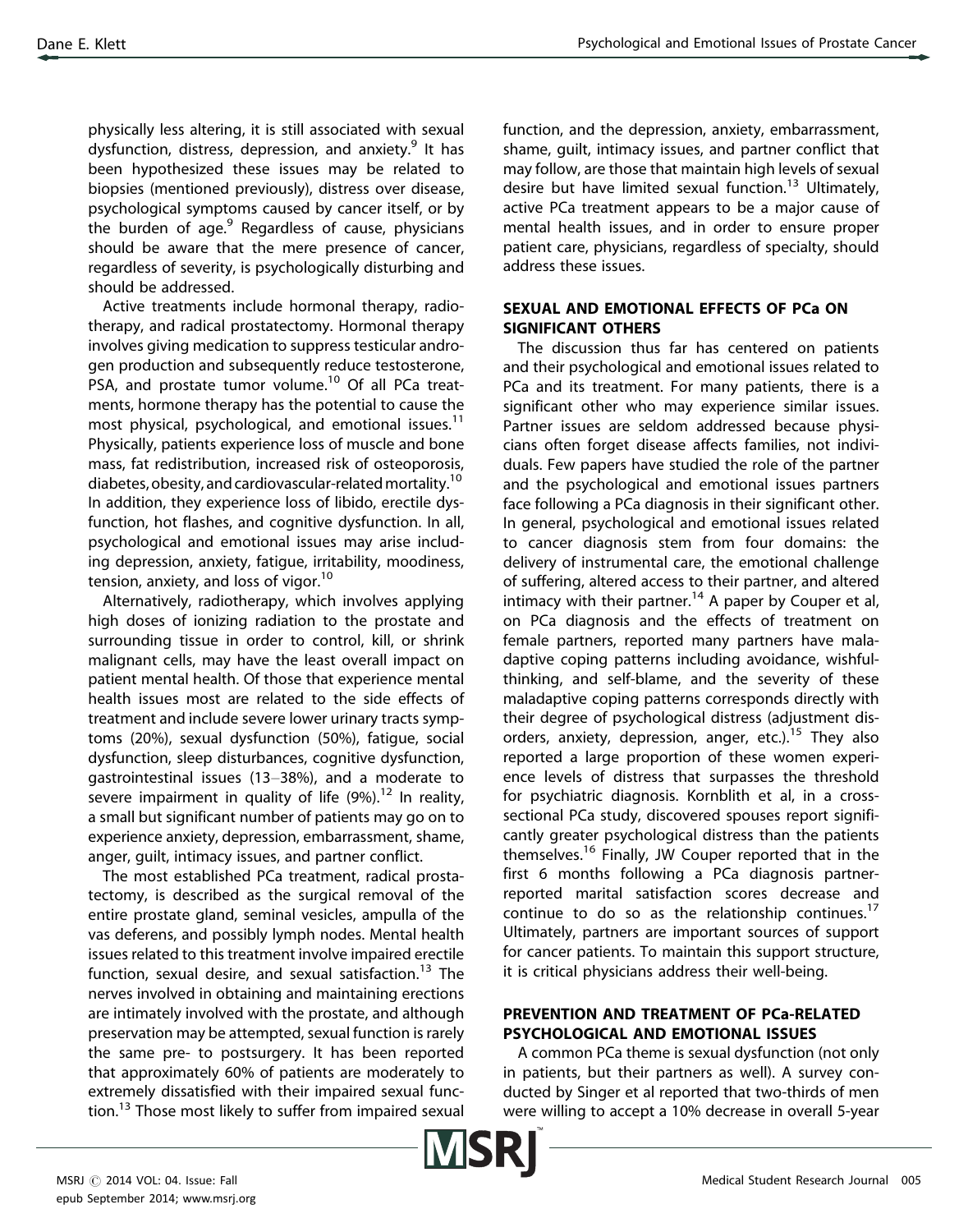survival (from 90 to 80%) to improve their chance of sexual potency following PCa treatment.<sup>18</sup> Furthermore, a study by Tavlarides et al reported that as anxiety levels increase, both sexual dysfunction and depression levels significantly increase.<sup>19</sup> Therefore, it is not surprising a majority of PCa-related mental health issues are associated with the fear/actual loss of sexual potency. Treatment of sexual potency issues may help prevent/ treat mental health issues. Penile rehabilitation therapy involves a combination of therapies including phosphodiesterase-5 inhibitors (sildenafil), intracavernosal injections (alprostadil), vacuum constriction devices, and penile prosthesis, but efficacy remains widely variable.<sup>20</sup> Ultimately, studies have yet to be conducted regarding treatment of sexual dysfunction and its effect on depression/anxiety. It can be reasonably hypothesized, however, that improvement in potency would lead to improvement in mental health of both patients with PCa and their partners.

What else can be done to prevent/treat mental health issues related to PCa? Regardless of the disease process or treatment, the simplest and most effective thing a physician can do is to foster a supportive relationship and to simply ask patients how they are doing at each visit. This initial screening allows physicians to triage and treat minor issues in-office or refer out for specialized care if necessary. It is especially important to ask patients about suicide, as risk of suicide in men with PCa is fourfold higher than that of their agematched peers (incidence 55 vs. 274 per 100 k). $^{21}$ Beyond in-office discussion, support, and the prescribing of medication, exist a number of psycho-supportive treatments for patients and their struggling partners. Mental health specialists often deliver these treatments, but all physicians should be familiar with the psychosupportive treatments available as this allows for proper referral. For individuals, these psycho-supportive treatments include: cognitive behavioral therapy (CBT) (traditional and with physical activity), psychoeducational therapy (lecture, question, discussion groups), and hypnosis.

A meta-analysis by Dale et al reported CBT provided the most substantial benefit.<sup>22</sup> It is consistently more effective in regards to improving quality of life and sexual function, and in decreasing depression, anxiety, psychological distress, fatigue, physical impairment, and pain. Hypnosis was associated with highly significant improvements in anxiety, depression, and psychological distress. Finally, psychoeducational therapies had mixed results and were least successful.

Another type of therapy, considered most important of all, is psycho-supportive treatment that cares for both the individual with the disease and his partner. It is important because marital status has been shown to be an independent predictor of overall mortality in men with PCa, and unmarried men have a higher risk of PCa-specific mortality.<sup>23</sup> As mentioned previously, few papers discuss partners' psychological and emotional issues, but fewer discuss strategies to treat them. The only treatment successfully employed for couples is couple-focused psychosocial intervention (couples  $CBT$ ).<sup>17</sup> This treatment is backed by years of data in breast cancer patients and their male partners, but few data exist on its effectiveness in relation to PCa patients and their female partners.<sup>17</sup> Despite the lack of an evidence-based approach, most agree preventative, couple-focused intervention would likely be beneficial to the patient and his partner.<sup>15</sup>

## **CONCLUSION**

Overall, psychological and emotional issues including depression, anxiety, fear, anger, shame, embarrassment, and loss of intimacy are associated with PCa. Further studies investigating the relationship between PCa outcomes, sexual function, and mental health are required to fully assess these issues. Ultimately, physicians have the responsibility to inquire about these issues and to offer treatment if able or to refer patients to more specialized providers. Remember that cancer affects both individuals and their partners, and steps must be taken to provide physical, mental, and emotional treatment and support for all.

Conflict of interest and funding: The author has not received any funding or benefits from industry or elsewhere to conduct this study.

## REFERENCES

1. Harrod HL. A piece of my mind. An essay on desire. JAMA 2003; 289(7): 813-4.

2. Siegel R, Naishadham D, Jemal A. Cancer statistics, 2013. CA Cancer J. Clin 2013; 63(1): 11-30. doi: 10.3322/caac.21166 3. Watts S, Leydon G, Birch B, Prescott P, Lai L, Eardley S, et al. Depression and anxiety in prostate cancer: a systematic review and meta-analysis of prevalence rates. BMJ Open 2014; 4(3): e003901. doi: 10.1136/bmjopen-2013-003901 4.Jayadevappa R, Malkowicz SB, Chhatre S, Johnson JC, Gallo JJ. The burden of depression in prostate cancer. Psychooncology 2012; 21(12): 1338-45. doi: 10.1002/ pon.2032

5. Sharpley CF, Bitsika V, Christie DR. Diagnosing 'male' depression in men diagnosed with prostate cancer: the next